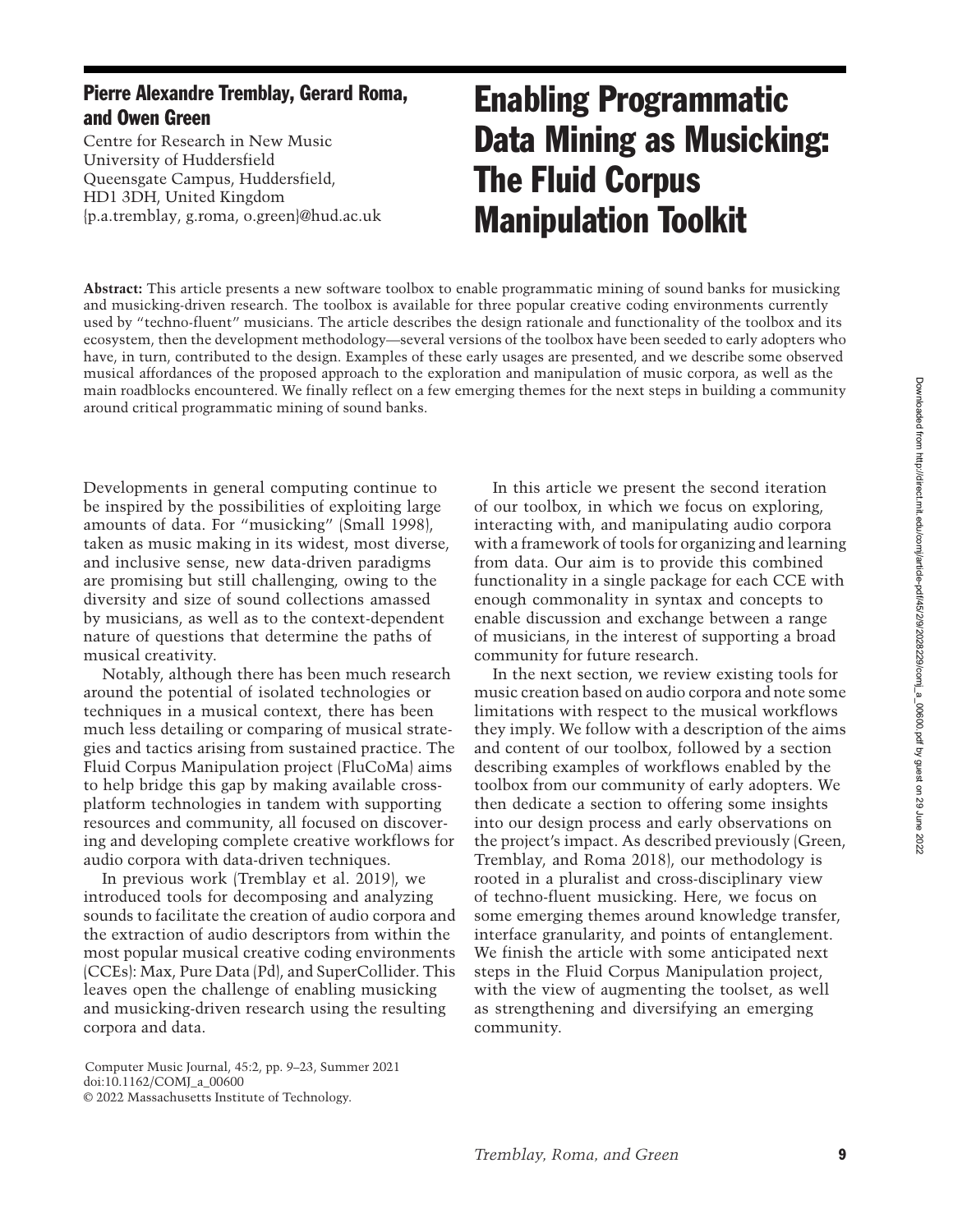# Related Work

There is an extensive body of prior work that provides some of the tools and techniques in which we are interested. Although none of this work aligns precisely with our focus on developing a framework aimed squarely at flexible music making with audio corpora, it has been a rich source of learning and motivation. Our design has also been influenced by the wealth of libraries and learning materials in data science communities, notably around the Python language's scikit-learn library (Pedregosa et al. [2011\)](#page-13-1), and their reflections on interface (Buitinck et al. [2013\)](#page-12-0).

One category of existing work focuses on specific forms of musical interaction. AudioGuide (Hackbarth, Schnell, and Schwarz [2010\)](#page-13-2) and Orchidea (Carpentier et al. [2012\)](#page-13-3) are geared towards computer-assisted orchestration. Meanwhile, CataRT (Schwarz et al. [2006\)](#page-14-2) and the more recent AudioStellar (Garber, Ciccola, and Amusategui [2021\)](#page-13-4) offer an intuitive interface for corpus exploration through snippets arranged in a 2-D space. In these cases, the very specific focus means that the system presents itself as more of a black box than is our aim in the current work, insofar as certain decisions about workflow, analysis, presentation, and general interface are already taken and fixed. This limits the creative-coding affordances of these packages: It makes exploration of interaction, customization, and integration within the CCE more difficult, if at all possible.

A second category is work that makes available particular algorithms or tools in isolation, but not as part of a framework that also supports gathering, exploring, and refining data as part of an overall musical project. Here one could include the Wekinator application (Fiebrink and Cook [2010\)](#page-13-5), the Max packages ml.lib (Bullock and Momeni [2015\)](#page-12-1) and ml.star (Smith and Deal [2014\)](#page-14-3), and certain SuperCollider extensions (called *quarks*) such as the KDTree and KMeans quarks. Most of these solutions are focused more on gestural data streams and offer neither facilities for exploring large corpora nor for dynamic creative coding between various complementary algorithms. Conversely, toolsets that enable handling

and exploring data within CCEs have been proposed, but without a focus on audio and machine-learning algorithms. For instance, the Bach family of extensions for Max (Agostini and Ghisi [2012\)](#page-12-2) has recently been enriched with a suite of objects that provides alternatives to Bach's core focus on Western common notation (Ghisi and Agon [2016\)](#page-13-6).

Finally, two prior contributions align more closely with the proposed work, and thus warrant more extensive discussion: the SCMIR package for Super-Collider (Collins [2011\)](#page-13-7), and the MuBu and Friends package for Max (Schnell et al. [2009\)](#page-14-4). Both of these offer some version of an end-to-end pipeline for gathering, analyzing, and exploring data, although neither addresses the additional challenge of targeting multiple CCEs.

The SCMIR package provides a complete pipeline from audio feature extraction to a range of algorithms and representations, along with some supporting machinery for conditioning data. The lack of a native plug-in API for sclang (the language side of SuperCollider) is worked around by using external programs as "pseudoplug-ins." Although the initial focus for SCMIR was analysis, it also enables creative work with analysis data and algorithms. Our toolbox similarly enables complete pipelines, but all the computation is implemented in server-side SuperCollider plug-ins. This provides a more natural and granular integration with the SuperCollider environment.

MuBu and Friends likewise offers a framework with pipelines from audio feature extraction (via PiPo, cf. Schnell et al. [2017\)](#page-14-5), through to a suite of algorithms for exploring and learning from data. Its focus is more general than our proposed toolbox, insofar as gestural data is also an explicit concern for MuBu, although less attention is given to the framework's place in an overall creative workflow. At the heart of framework is the MuBu (multibuffer) object itself, which extends the familiar paradigm of the audio buffer with labels, different datatypes, time tags, and other useful facilities. Our experience has been that this richness can be difficult to grasp, however, especially for newcomers, and that interoperation with the wider Max environment is not always simple.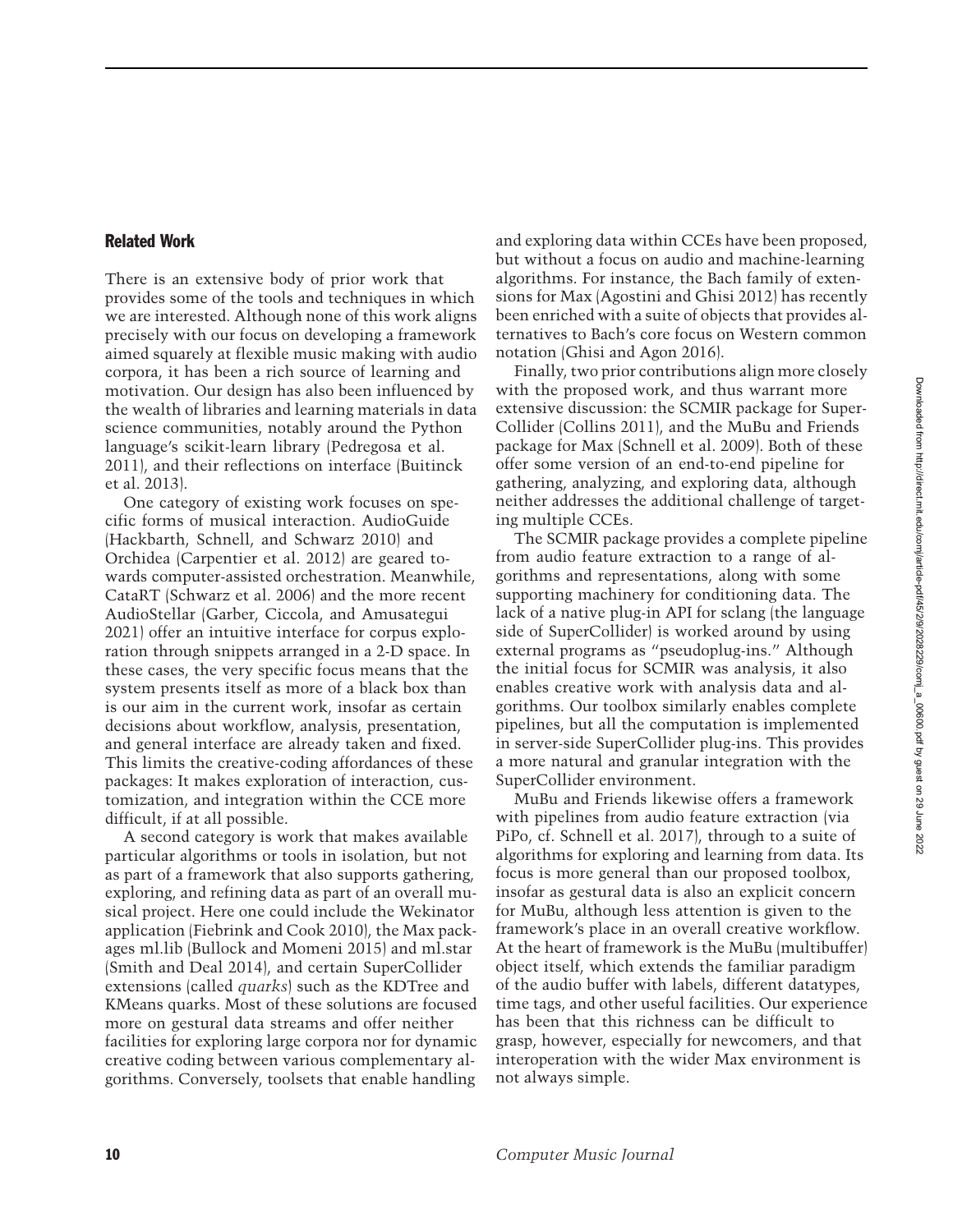# The Toolkit

The tools added in the new iteration of the FluCoMa toolbox (Tremblay et al. [2019\)](#page-14-1) are well established in data science and most have been previously used in audio signal-processing research. Our aim is to enable programmatic interaction with sound collections and other signal corpora within CCEs to enable future research around sustained musical practice with these sorts of tools and concepts. In the toolbox's previous iteration, we pursued this aim with a focus on musical approaches to signal decomposition and description. The new additions comprise a suite of more than 30 obiects available for each of the most widely used CCEs based on a common C++ architecture. Those CCEs encompass Max, SuperCollider, and Pd; a command-line interface is also under development. All code is open source, under a Berkeley Software Distribution license (BSD-3), and available on the GitHub repository of the project. Visit [http://flucoma](https://www.flucoma.org).org for the source code and the latest binaries.

The following text discusses the design for this new suite of tools and then describes its main functionality.

# **Aims and Priorities**

Our foci for the toolkit design stem from wishing it to be useful as a general framework in its own right, as well as from broader goals of the FluCoMa project. The following aims and priorities inform our design decisions and trade-offs, and they draw on our experiences with our previous work in this area (cf. Harker and Tremblay [2012\)](#page-13-8), on lessons from developing the first iteration of our toolbox, and on continuous feedback from a pool of musicians working with the tools from the earliest stages of development.

1. Native integration.

Our tools should respect as closely as possible established idioms in the host CCE and allow easy transfer of data between the framework and native data structures.

2. Consistency.

Objects should fit together neatly and offer a consistent way of working. We have opted for an analogue to the scikit-learn (Pedregosa et al. [2011\)](#page-13-1) naming conventions for our algorithms.

- 3. Learnability. The overall framework and the granularity of its objects should afford early, easy exploration yet offer rich scope for deeper experimentation.
- 4. Configurability. Objects should offer fine adjustment and tweaking where the algorithm supports it, ideally in programmatic ways.
- 5. Scalability.

Algorithms should be able to cope with reasonably large collections of data, within the confines of currently available computing power in central processing unit–based personal computing hardware.

6. Breadth.

An initial offering of well-known and understood algorithms, touching on a breadth of possible approaches, helps us draw on existing knowledge and practice, and helps assess the kinds of extension that might be of interest to the community.

7. Completeness.

We aim to enable complete workflows from corpus-building, curation, machine listening, and machine learning to sound making.

Additionally, because of the project's overarching aim to catalyze more and better musicking research in this area, close attention has been paid to interface consistency across different CCEs, to enable researchers working in different environments to exchange ideas and insights. Variations on similar ideas can be explored iteratively within the distinct idiomatic contexts that different CCEs afford (McPherson and Tahıroğlu [2020\)](#page-13-9).

Finally (and perhaps most elusively), is a commitment to providing tools that are "artist spec" (Buxton [1997\)](#page-13-10): As well as being sufficiently robust and performant for use in artistic projects, the code base and supporting resources need to be sustainable well beyond the lifetime of the research project.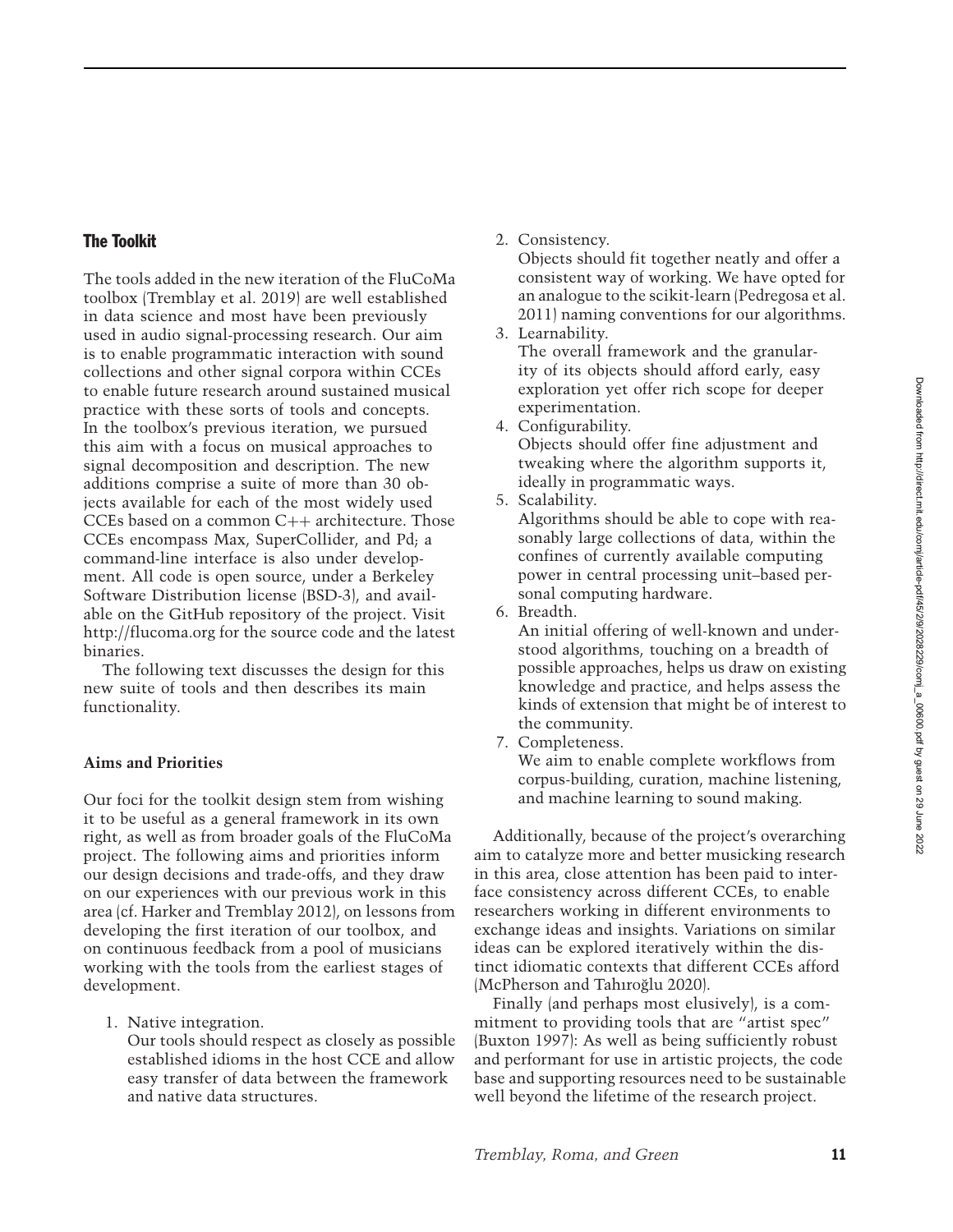Clearly some of these goals are in tension with each other; we believe, however, that the resulting toolkit strikes a reasonable balance and makes a valuable contribution to the goal of helping to animate current and future research. The following discussion briefly describes the different object categories in the framework. The following sections will outline some of the workflows these make possible.

## **DataSets**

The DataSet object is the core component for all data-processing algorithms. It is a key-value store with unique string identifiers as keys and numerical vectors as values. The purpose is mainly to store feature vectors, but it aims to be as generic and versatile as possible within that scope. Other objects in the toolkit consume and produce DataSets as input and output.

DataSet entries are mostly introduced via the CCE's audio buffer objects, which is the main interface in our audio feature-extraction objects. Buffers are familiar to creative coders and the only open-ended memory access available in all music CCEs. Many of our objects copy data to new DataSets, rather than having many objects depend on shared DataSets. We found this approach works well for practical amounts of data using current computers and is typically much easier to reason about than shared access, especially in multithreaded environments.

DataSet instances have a JSON interface, as do all other objects in the toolkit that hold significant amounts of data and variables in their state. This allows a widely supported way to store, back up, and transfer data into different environments, as well as loading to and from native CCE dictionary structures. A sibling object is the LabelSet, which holds labels instead of feature vectors, and is used particularly in classification tasks.

## **Nearest Neighbors**

Similarity queries are perhaps the most wellestablished mechanism in descriptor-driven corpusbased music making, such as concatenative synthesis or automated orchestration. Usually implemented via nearest-neighbor algorithms, they allow the association of sounds by proximity according to some set of acoustic features or derived metric. Following established practice, we implement a *k*-d tree to perform efficient queries. Our implementation allows querying within a given radius around a point and can report the distances to the returned points to allow intuitive use of this feature. This algorithm is often significantly better than bruteforce search, although limited with respect to data dimensionality and dynamically adding or removing tree entries.

## **Supervised Machine Learning**

Supervised machine learning models a relationship between input and output data, both of which are supplied by the user. It is well established in creative musical contexts, as has been shown in longitudinal research examining sustained practice (Fiebrink and Sonami [2020\)](#page-13-11), as well as in many disciplines involved with music and audio analysis. This type of machine learning can be used both for classification (categorizing inputs into discrete classes) and for regression (devising a continuous mapping between a given set of inputs and outputs). These kinds of tasks can be quite intuitive for musicians, especially if they have experimented with machine listening and tried to handcraft code for creative purposes.

The toolbox provides both *k*-nearest neighbor (KNN) and multilayer perceptron (MLP) regression and classification. The KNN models are lightweight and very quick to train and to query, and they are conducive to experimentation. Still, they are limited in the complexity of relationships they can model. Models using MLP are more appropriate for problems that are more difficult: Our implementation allows flexible specification of the architecture and a choice of activation functions, which affords a great number of configurations and combinations. The neural network regressor implementation also allows both input and output access to any layer, so an MLP can be used as a feature extractor or to learn complex mappings: For example, an autoencoder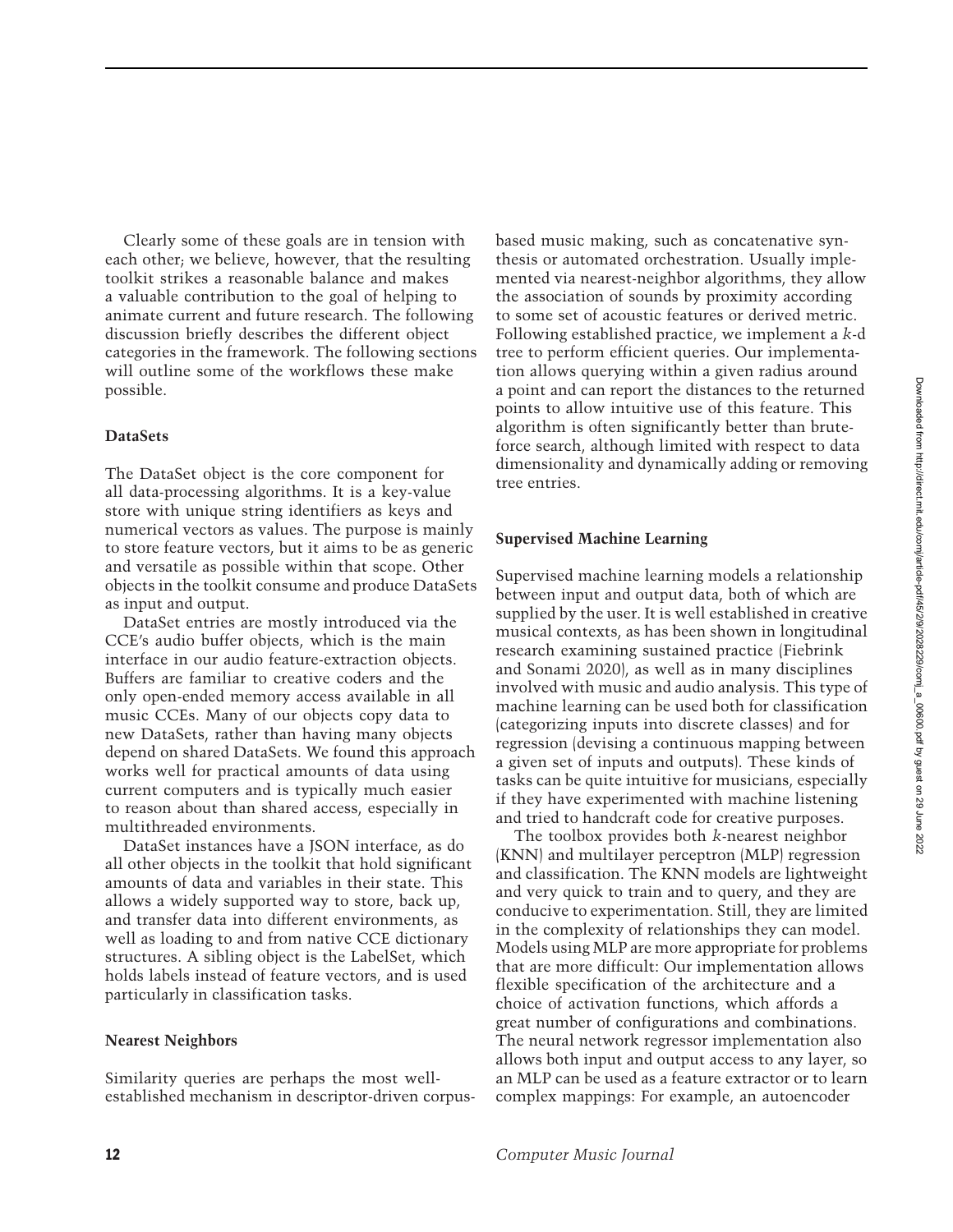(Bourlard and Kamp [1988\)](#page-12-3) setup can be used to learn hidden representations from data, and our interface allows this learned representation to be queried with new data. Although ever more possibilities and layer types keep appearing in the deep-learning community, our estimation was that a tailored implementation has better chances of providing a good balance of flexibility and complexity within the computing power available to most of the creative-coding community. Finally, MLPs are quite amenable to the relatively small sizes of musicking datasets, and even outliers or noise may still produce fruitful artistic results.

## **Unsupervised Machine Learning**

In unsupervised learning schemes, only input data are provided, and the algorithm attempts to model the data directly. Although this means that the resulting outputs may be more abstract, this approach requires less preparation and can be advantageous for learning general features or spaces that relate items in a DataSet. Given the arduousness of obtaining supervised training data for arbitrary creative endeavors, especially in the midst of what Impett [\(2000\)](#page-13-12) calls the "grip-slip relationship between vision and realization," we expect unsupervised machine learning to be particularly useful in data-driven musicking.

Although recent developments in general machine learning have not been as spectacular as in the supervised case, in our view there is still much promise for establishing existing tools and paradigms for unsupervised machine learning in creative domains. Our main foci are data clustering and dimensionality reduction.

With respect to data clustering, the toolbox includes an implementation of the classic algorithm for *k*-means clustering, which has a long tradition in audio signal processing (Lloyd [1982\)](#page-13-13). Although the output of clustering may seem a bit abstract for a creative workflow, it can be used as a building block for complex interfaces. We plan to add other clustering algorithms to overcome the classic limitations of *k*-means, namely, globular shapes and a predefined number of clusters, as well as metrics for assessing clustering quality.

The use of dimensionality reduction is perhaps more straightforward, as it has direct applications for visualization and parameter mapping, as well as preprocessing data for other tasks in machine learning. In previous research we demonstrated the creative potential for adaptive interfaces based on the results of different dimensionality-reduction algorithms (Roma, Green and Tremblay [2019a\)](#page-13-14). Based on the intuitions gained, we provide a selection in the toolset: principal components analysis (PCA), which is also generally useful for linear mapping and preprocessing of high-dimensional data; multidimensional scaling (MDS), which allows easy experimentation with different distance measures between data points; and uniform manifold approximation and projection (UMAP), which can be seen as the state-of-the-art algorithm for dimensionality reduction. Autoencoders based on MLP, discussed earlier, can also be used for nonlinear dimensionality reduction.

## **Data Scaling and Normalization**

Data scaling and normalization are generally necessary when using any of the described machinelearning algorithms, as imbalances in the scale of the different dimensions can make it very hard to converge in multidimensional spaces, and some models expect inputs to be centered or scaled. The toolbox provides a set of common preprocessing objects for normalization, standardization, and robust scaling, alongside other housekeeping processes such as thresholding and outlier removal.

## **Querying**

Many of the early adopters had a keen interest in manipulating the numerical data in DataSets, typically those from audio features. Such an expectation is understandable, as SQL-like interfaces have been frequently used to interact with audio corpora (e.g., Schwarz et al. [2006;](#page-14-2) Akkermans et al. [2011\)](#page-12-4). The toolbox provides an object to accommodate this kind of interaction, allowing manual filtering of the rows and columns of DataSets as well as compositing before further processing.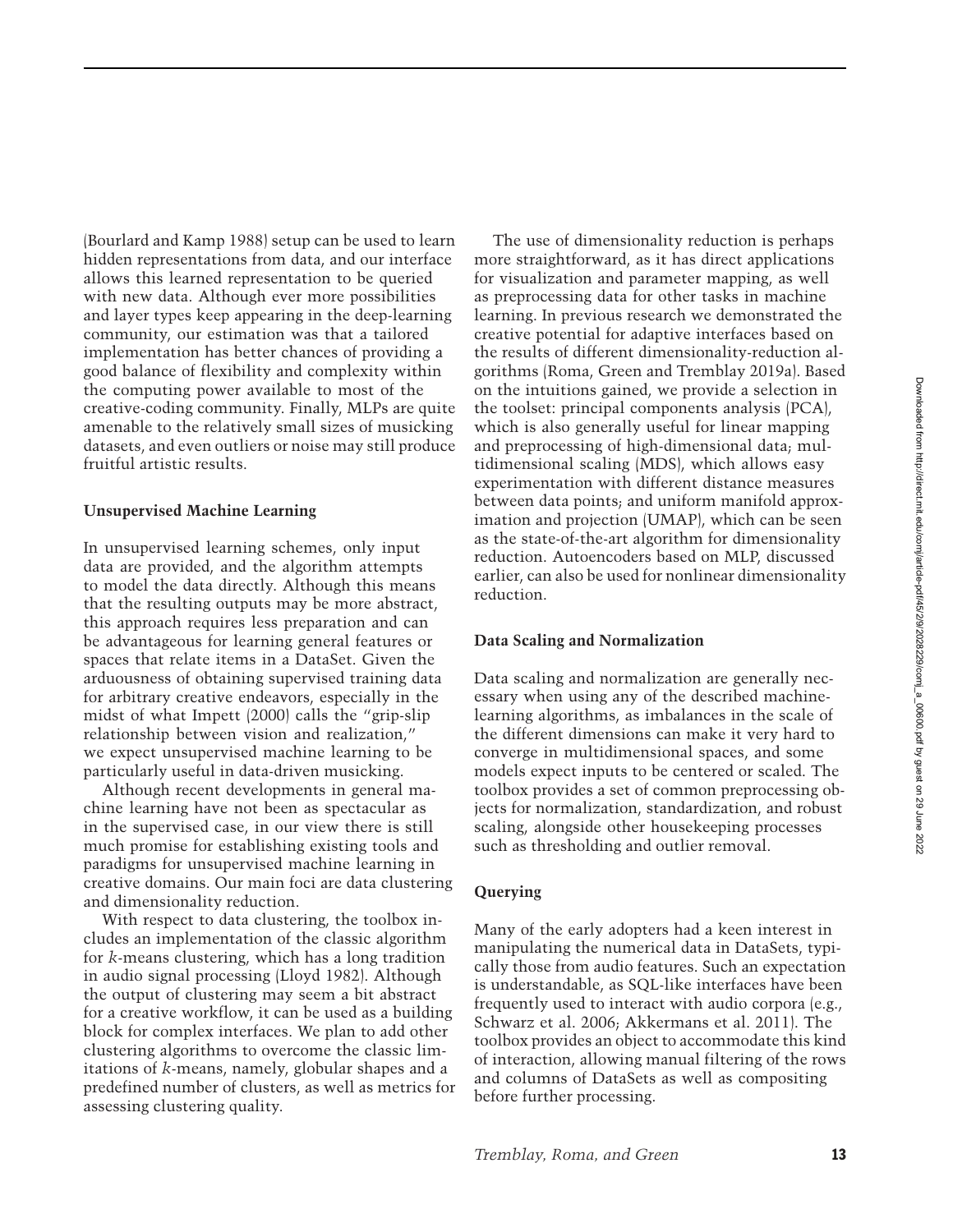# **Abstractions and Utilities**

Finally, utilities are provided for accommodating common workflows and dealing with specific affordances of each CCE, including buffer processing and real-time querying operations. We provide some flexible abstractions that speed up the process of assembling a DataSet from a starting collection of audio samples and files, allowing parameters for batch analyses to be expressed concisely and abstracting away boilerplate code.

# Usage Examples

We believe that the value of the proposed framework rests in large part on the affordances it yields for musicians to experiment with these technologies in environments already in their creative workflow, so as to stimulate more and better-documented practical research on creative strategies and tactics around their use in practice. A key methodological commitment of the project is that our designs are informed and interrogated at the earliest opportunity through intense use by musicians outside the development team. We were lucky to benefit from the input of a group of commissioned artists as well as a pool of enthusiastic and engaged voluntary alpha users. In the following text we will describe a few examples of creative workflows enabled by the toolbox, followed by a more detailed example from a piece by the first author, to provide an idea of how objects can be applied to musical practice. As previously stated, we hope that the resulting discussions around such practices will go beyond implementation details and engage across the various communities around each respective CCE. To encourage such an outcome, we commissioned musicians covering a range of practices, all fluent in Max or SuperCollider, to test the ability to integrate our framework into their workflows and to challenge our early interface designs.

# **Data-Driven Workflows**

As well as incorporating the toolset into their musicking, we asked that our early coinvestigators

contribute to a series of online presentations discussing their projects and experiences; these presentations are available at www.flucoma.[org/plenaries.](www.flucoma.org/plenaries) In addition, Jacob Hart, a musicology researcher on the project, has amassed a valuable archive of analysis, interviews, and code as part of his work on tracking the creative processes of our commissioned musicians.

Some common patterns of workflows have been observed in these early entanglements and can be grouped into the categories corpus building, dynamic querying, exploring parameter spaces, and adaptive interfaces.

# *Corpus Building*

The tools for statistical processing (scaling, clustering, and dimensionality reduction) have been used to clean and filter sound corpora obtained in different ways (e.g., mass generation, sonification, or informal recording). This includes removal of outliers or near duplicates, finding good references and ranges for intuitive descriptor values, and sanitizing data across dimensions. Importantly, the interchangeability of the components of this process has allowed our early users to compare their intuition of scaling and distance with computed results in various descriptor spaces. These intuitions and the computed results often differed, which was a source, in equal parts, of bemusement and of inspiring serendipity for our artists.

# *Dynamic Querying*

As opposed to fixed workflows based on similarity queries in concatenative synthesis or automatic orchestration tools, our toolbox's modular interface allows for an approach to complex material that is more nuanced. For example, sounds can be modeled into different segment decompositions (e.g., stages of the energy envelope), which are analyzed separately and then either merged or indexed into multiple descriptor spaces. Similarity queries can also be *forked*: Different indices can be queried depending on the value of a given descriptor. A typical example is using pitch features only for voiced segments of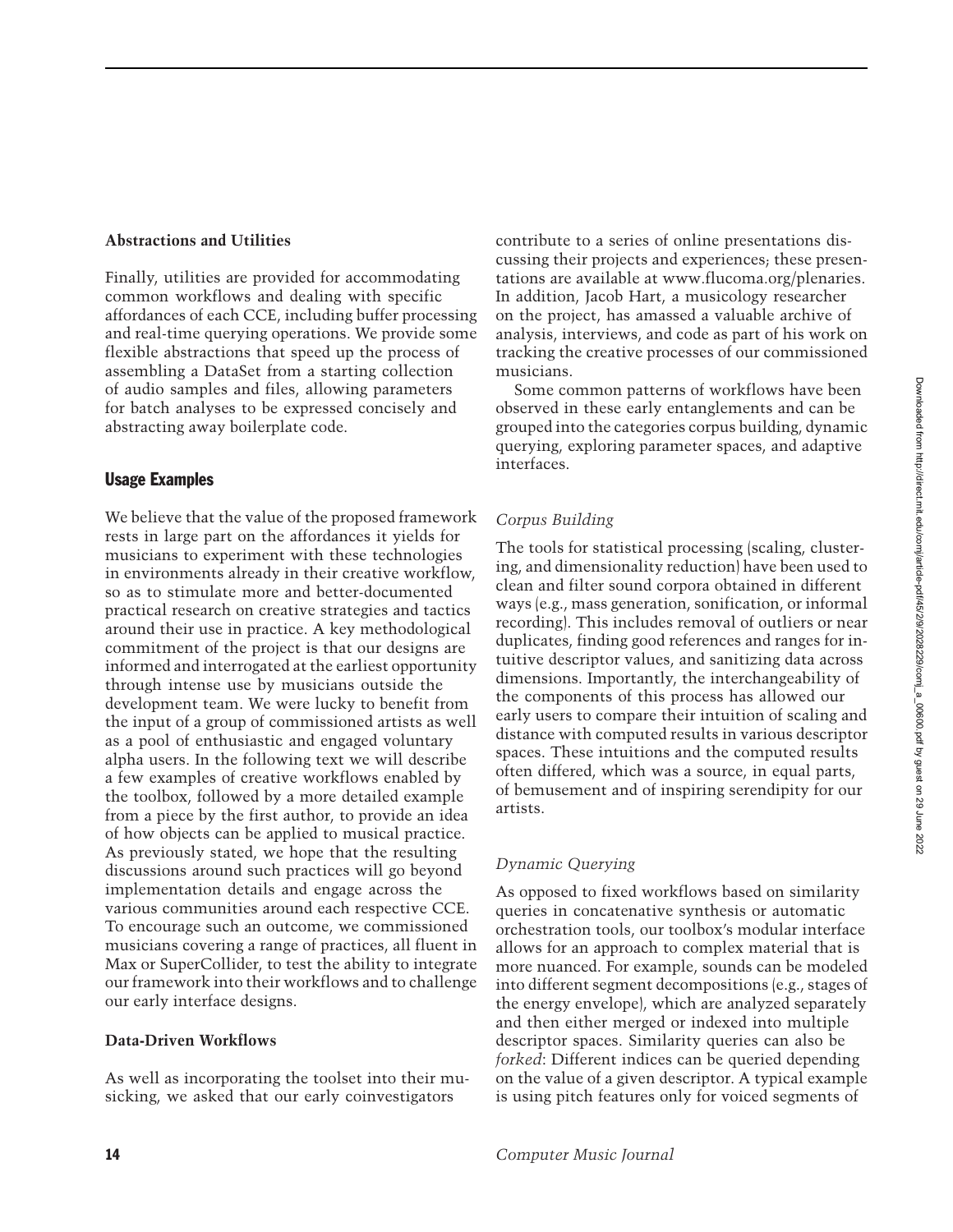*Figure 1. A typical workflow for similarity matching, showing progression from source audio from steps of segmentation and analysis, statistical*

a certain duration, otherwise reverting to spectral centroid.

## *Exploring Parameter Spaces*

Machine learning can be used to create nonlinear mappings of parameter spaces of complex synthesizers and processors. For example, MLP objects are configured and trained to expand from a few control dimensions (which can be more easily mapped to input devices and interfaces) to many synthesis parameters. In the use experiences of our early adopters, the proposed interface allowed for ad hoc exploration of larger synthesis parameter spaces, taking advantage of small, curated training datasets. Furthermore, experimentation with regression between synthesizer parameters and the acoustic features of the resulting sounds allowed for inspiring audio-driven resynthesis models.

## *Adaptive Interfaces*

As shown by Roma, Green, and Tremblay [\(2019a\)](#page-13-14), interactive scatter plots for playing sound corpora can be extended using dimensionality reduction and visualization (which can also represent clusterings and classifications) to make playable interfaces that adapt to the data distribution. Simple examples include interaction with a touchscreen or other controllers, or sequencing of spatial trajectories and patterns. A more sophisticated interface developed by one of the authors allows for the use of live coding to control a number of playback heads navigating a visualization of a sound collection. This visualization is generated via dimensionality reduction, and also displays the items with descriptor-based sound icons. This interface affords a view of both structure and content at a glance. Each playback head follows a trajectory that can be recorded interactively or live coded as a function that generates a new position based on the current position.

#### **Tuning Nearest Neighbors**

Figure [1](#page-6-0) shows an example of dynamic querying in more detail. This comes from a piece entitled *processing, dimensionality reduction, through to indexing. In the toolkit, there are multiple options available for these steps, indicated next to the relevant boxes. PCA* =

*principal components analysis; MDS* = *multidimensional scaling; UMAP* = *uniform manifold approximation and projection.*

<span id="page-6-0"></span>

"Newsfeed," a studio composition by the first author in which similarity-based queries were used to create new utterances by concatenating various segments from a corpus of spoken voice material.

For context, Figure [1](#page-6-0) shows a typical workflow for similarity matching, alongside options available in our toolkit for each stage. For training, each stage will normally be performed in one batch. Collections of host buffers are converted to a DataSet, and each modeling stage produces a new DataSet that serves as input to the next stage. At query time, new data points (in CCE buffers) are passed through the pipeline to the *k-*d tree, which returns the nearest sounds from the corpus.

In practice, a great deal of experimentation is required. The granularity of segmentation, choice of features, pooling mechanism, and so forth, can significantly affect the behavior of the similarity query at the end of chain. Moreover, in a creative context, the desired musical behavior is often neither known nor fixed, instead it is negotiated through an interactive process of programmatic musicking, in which exploring options and their impact on sonic results in context transforms musical questions in a fully circular process.

The first author found that he was able to enrich the workflow above with custom tools to fluidly and interactively explore options during the composition process. The ability to filter and merge different DataSets using the DataSetQuery object meant it was possible to quickly try out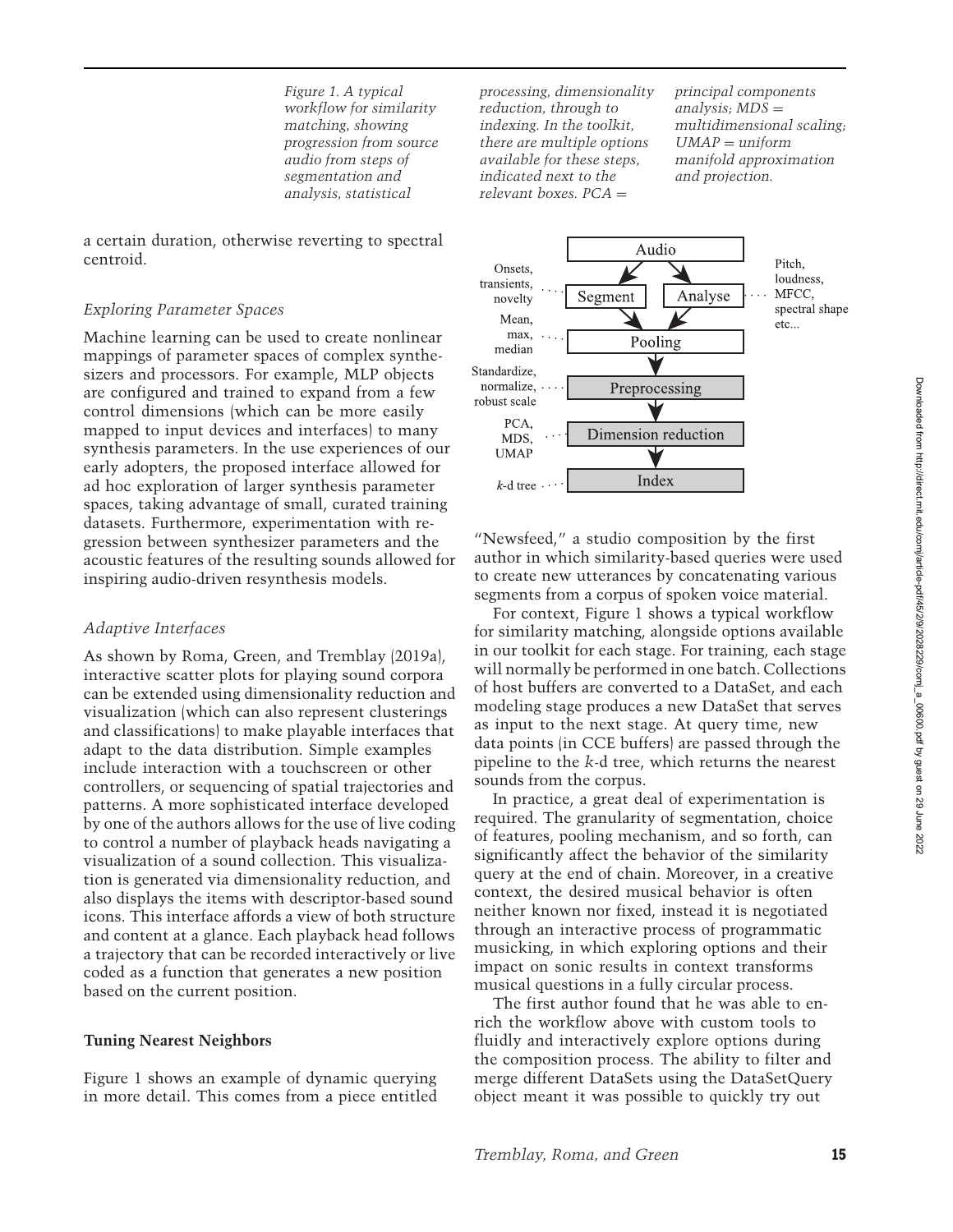different combinations of descriptors, scaling schemes, and dimension-reduction models. Additionally, the segmentation could be adjusted ex post facto by inserting a clustering model into the chain prior to pooling: Starting with a deliberately fine-grained segmentation, the *k*-means method was then used to identify adjunct segments that could be rejoined according to selected descriptors, enabling an effective way to discover various time scales and groupings that worked well in different contexts.

Crucially, new ideas and possibilities suggested themselves during these explorations in a way that would have been much less likely in a setting that was less interactive and more disjointed, as would have been the case with a solution that was less configurable. Moreover, this creative hacking workflow was able to integrate well into the first author's distinctive practice, which bridges working in CCEs and digital audio workstations in ad hoc ways, at times through audio sends, at other times via MIDI events, or even full edit decision lists. These were easily thrown together in context to best fit the need of the musicking moment.

This last example, as well as a few others from the pool of early users, are available both in the online presentations mentioned earlier in this article and in code snippets on the project's online forum at discourse.flucoma.org.

#### Preliminary Assessments

The first version of the new extensions was released to our community of creative coders in November 2019. At that point the community comprised eleven participants plus the authors, augmented by a small group of eager people along the way. Throughout the process, we released nine private updates and then transitioned to a public beta phase at the end of April 2021. Although it is still too soon to reflect in detail on how well the proposed framework supports sustained musical research, and notwithstanding the encouraging range of possible uses described above, we have noted some early trends in people's encounters with the tools that will guide our future work.

## **Overall Framework Aims**

The variety and sophistication of the workflows described in the previous section provide encouraging signals that our aims for the toolkit are being fulfilled. Our early adopters have been able to integrate the tools into their diverse range of broader working patterns and to complete a variety of new work that would have been otherwise much more difficult. This suggests that the tools themselves are sufficiently robust, performant, and usable to support serious creative work, and that the coverage of algorithm types provides enough breadth for a range of ideas to be explored and brought to fruition. From a framework development perspective, the C++ architecture has made it easy to add and adapt objects to the toolbox.

At the time of writing, some avenues for enhancement are already clear, based on feedback from our contributing artists and the authors' own experiences of creative work with the tools. Most prominent among these are some rough edges around idiomatic integration into CCEs vis-à-vis the desired ergonomics of our higher-level vision of fluid corpus manipulation. Indeed, the goal of ensuring the consistency of our interfaces across CCEs can often be in tension with the goal of enabling familiar and idiomatic usage in a particular environment. An area for some further development, now that there is a common basis in place, is to look at potential improvements in environment-specific integration.

This is most apparent in the way in which we have used audio buffers as a type of scalable and configurable container that has an equivalent available in all our target environments. Although this approach has enabled rapid and simultaneous development for these diverse architectures, as well as providing fast, real-time access to scalable data structures, it has also yielded interfaces that can be slightly cumbersome in all environments. A possible approach to improving this could be to apply idioms that are both higher level and more familiar on top of these lower-level (but consistent) mechanisms.

Now that a certain amount of usage experience has accumulated, it is easy to see what these idioms might look like, given the common types of "boilerplate" code that we and our collaborators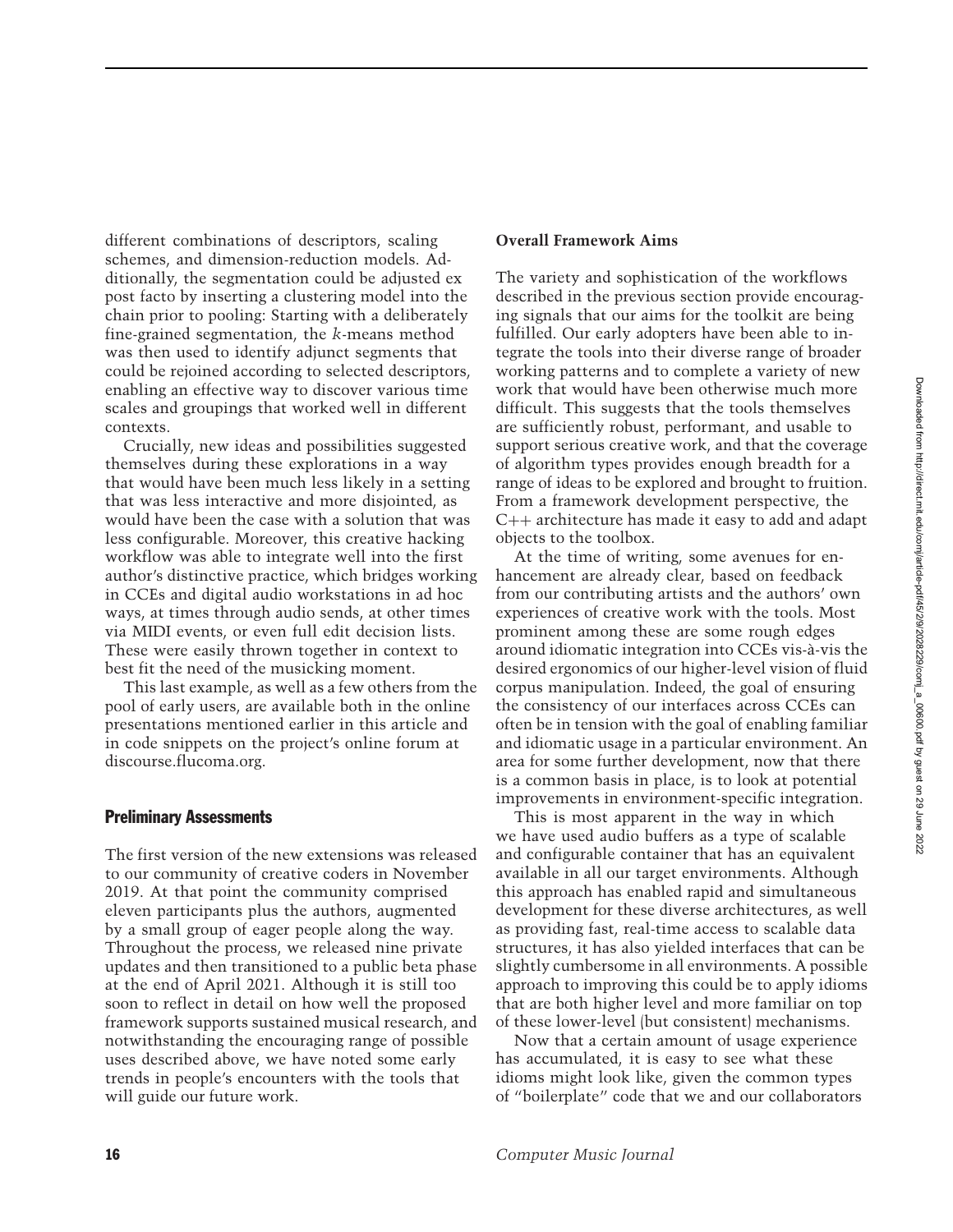have had to repeatedly produce. For instance, in Max and Pd, we could provide a mechanism for dealing transparently with CCE-native lists to store and recall data in containers and to trigger algorithms. Likewise, on the SuperCollider server, an equivalent abstraction would afford working directly with control-rate signals without needing to address and access buffers.

# **Wider Project Aims: Human Learning**

Besides some possible areas for ergonomic improvement and functional expansion discussed previously, it is worth highlighting some areas of conceptual difficulty that early adopters have encountered with these new tools, not least as these can be suggestive of ways in which specifically musical applications of such technologies may depart from more established usage.

The workflows presented in the previous section took shape in a context of continual exchange and discussion, on the project forum and through regular online group meetings in which early adopters shared work in progress on their respective projects. Such communication on musical mining has been helped by the consistency of concepts and interfaces between the Max and SuperCollider implementations. This communal approach has been significant not just in showing what can be done, but in helping to form shared understandings and research ideas, particularly across different disciplines and styles. It also indicated areas in which the broader project could help musicians become fluent with, and critical of, these technologies.

Just as importantly, this group of techno-fluent composers was able to provide feedback on the learning curve of working with concepts from data science while using our emerging toolbox. We have noticed, in particular, that for those with little prior experience in the language and techniques of data science, the conceptual jumps can seem quite daunting: People are confronted with abstract features and procedures far removed from musical intuitions, and with the task of relating objective validation to subjective expectations. Moreover, the general hyperbole surrounding the potential of

machine learning and machine listening requires a careful and tactful calibration of expectations while still showcasing the creative affordances they provide when these technologies are embraced divergently.

By giving our early adopters a forum in which to voice their concerns, they were able to challenge the need to understand some of the more obscure data science concepts and their usefulness in actual musicking. This approach, through frank dialogue, was useful to understand where and when to stop with technical explanations and when to use metaphors.

Broadly speaking, many of these episodes have a common theme. The objects in our second offering represent a jump in abstractness from those introduced first. We departed from algorithms that already had a basis in musical signal processing and analysis, and we delved into a range of algorithms more simply concerned with data in the general sense. In the following we spell out the most salient of these difficulties.

#### *Dimensionality*

Thinking beyond three dimensions is hard and quickly becomes highly abstract. Becoming comfortable with this mental exercise is, in part, simply a matter of practice. Many algorithms start to perform markedly worse as the dimensionality of input data increases, but the extent to which this palpably degrades the results obtained depends not only on the algorithm but also on the data and what one is trying to achieve. This represents a pedagogical challenge in giving sufficiently useful rules of thumb to observe, in terms of which models might work reasonably given some quantity of multidimensional input data. In particular, what counts as "a lot" of dimensions can vary markedly between different algorithms, as can the interaction between this dimensionality and the quantity of training examples.

Breakdowns in terms of dimensionality are especially acute when dealing with models that use distance metrics between multidimensional input points. When trying to develop models in which a given algorithm's notion of how similarly two corpus items correlate with a human's perspective,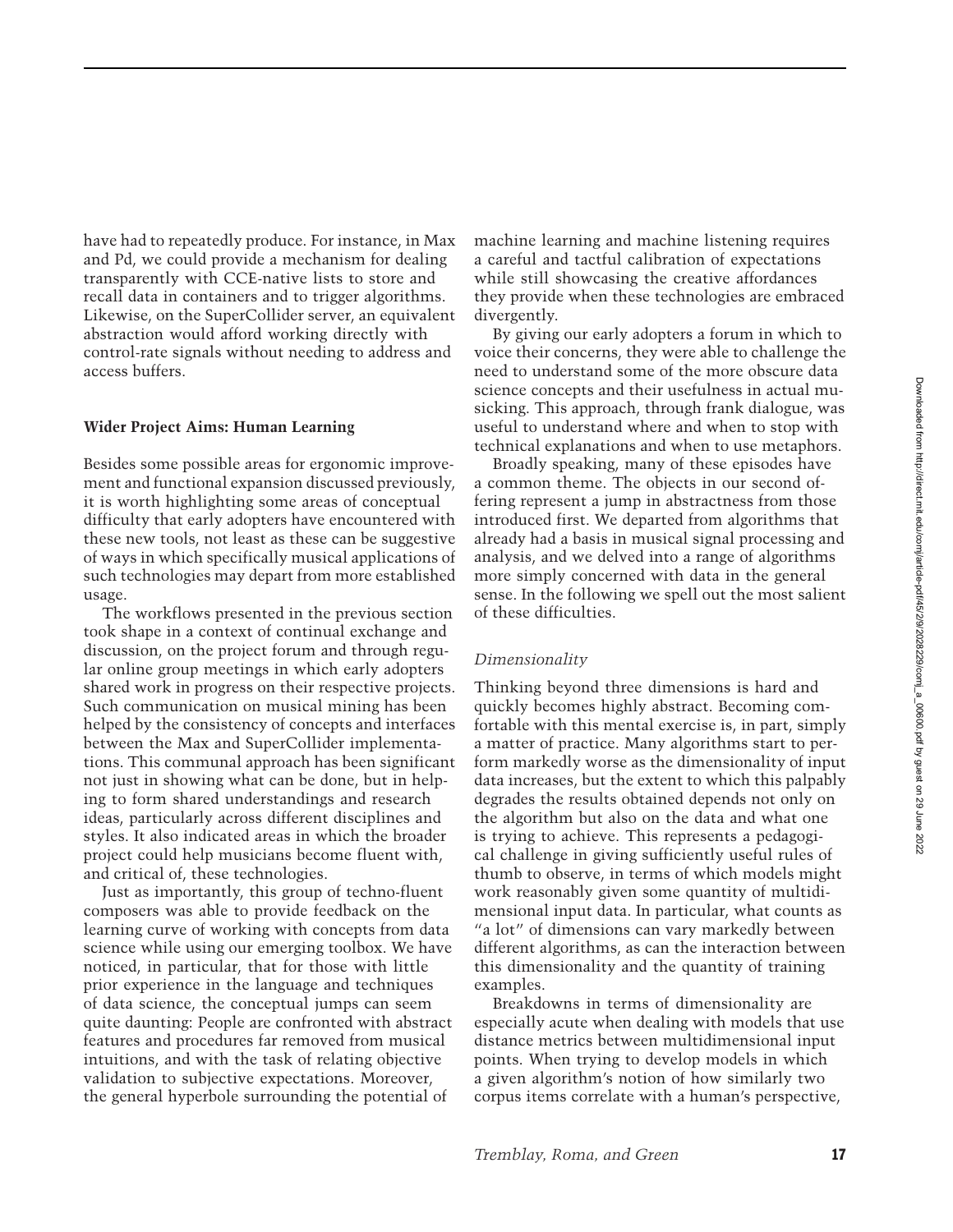it is reasonable to, at first, expect that adding more input features might improve this correlation by giving the computer more data to work with. Although as human listeners we are able to latch fluidly and rapidly onto different saliences, the "curse of dimensionality" in machine learning means that many algorithms simply struggle as the number of input dimensions increases.

## *Data Quality*

The dependence of models on the quality of their training inputs is a well-known problem in machinelearning applications, but not one that admits of very simple explanations. It is not trivial to ensure that those factors that could affect the notional quality of training data in a musicking context are understood. Such factors could include the abundance of data, the consistency of labeling, the degree to which the data's dimensions are correlated, how the data are statistically distributed, how much coverage the training examples offer of expected future inputs, the relative scales between dimensions, and how input scales relate to perceptual correlates.

In practical terms, the codependence between data, algorithm, and desired outcomes means that coming to terms with each of these points requires iterated experimentation for each new application. Although such empiricism is not alien to musicians, the number of coupled factors and their relative abstractness can lead to confusion or frustration. For instance, to improve results, one might try adjusting the "hyperparameters" of an algorithm, whereas it could often be better (but more elusive) to try "improving" the input data. Although the toolset provides the means to subjectively assess model performance in relation to musical goals, we have found in practice that the temptation to keep tuning models in preference to such "sanity checks" can be strong and can sometimes lead musicians astray.

This often-frustrating tinkering of various codependent moving parts is especially acute in the case of the MLP, and neural networks in general, where finding a workable arrangement of network architecture and hyperparameters for given training data is necessarily a case of trial and error. As such, a clear avenue for further research in this area is

to arrive at additional ways of assessing input data, evaluating model results, and developing useful guidelines for improvement, such as when to add more or different data, when to preprocess, and so forth.

## *Units and Scales*

When working with the data analysis objects, one quite quickly ceases to have data in physically relatable units like MIDI pitch or dB—however perceptually approximate—and instead one needs to contend with data whose units and scales are more abstract. Although this is not in and of itself a problem for creative coding musicians, who deal routinely with dimensionless ranges (for instance, when mapping between controllers and processors), developing an intuition for what these new quantities might represent can be challenging.

This is particularly true of dimensionalityreduction processes, in which the nature of the outputs depends on the inputs in a way that can be hard to anticipate. For instance, even for the simplest such process in our toolkit, PCA, the mapping it performs is not easy to explain in general physical terms, and coming to terms with the range of the output data requires some familiarity with the concept of statistical variance. This has caused particular problems, in our experience, when artists have wanted to relate the products of independent dimensionality reductions to each other. In general, there is no simple mechanism to do this, because each result is derived wholly from the input data the model was shown. But understanding why, or how to get around it, requires an engagement with the implementation details of an algorithm that may be daunting.

# Future Work

At the time of writing, a small community of users is gathering momentum, but a few clear next steps are emerging, both in terms of technological affordances that are currently missing in the toolset, and in terms of our ambitious aim to foster a wider diverse community of critical creative coders.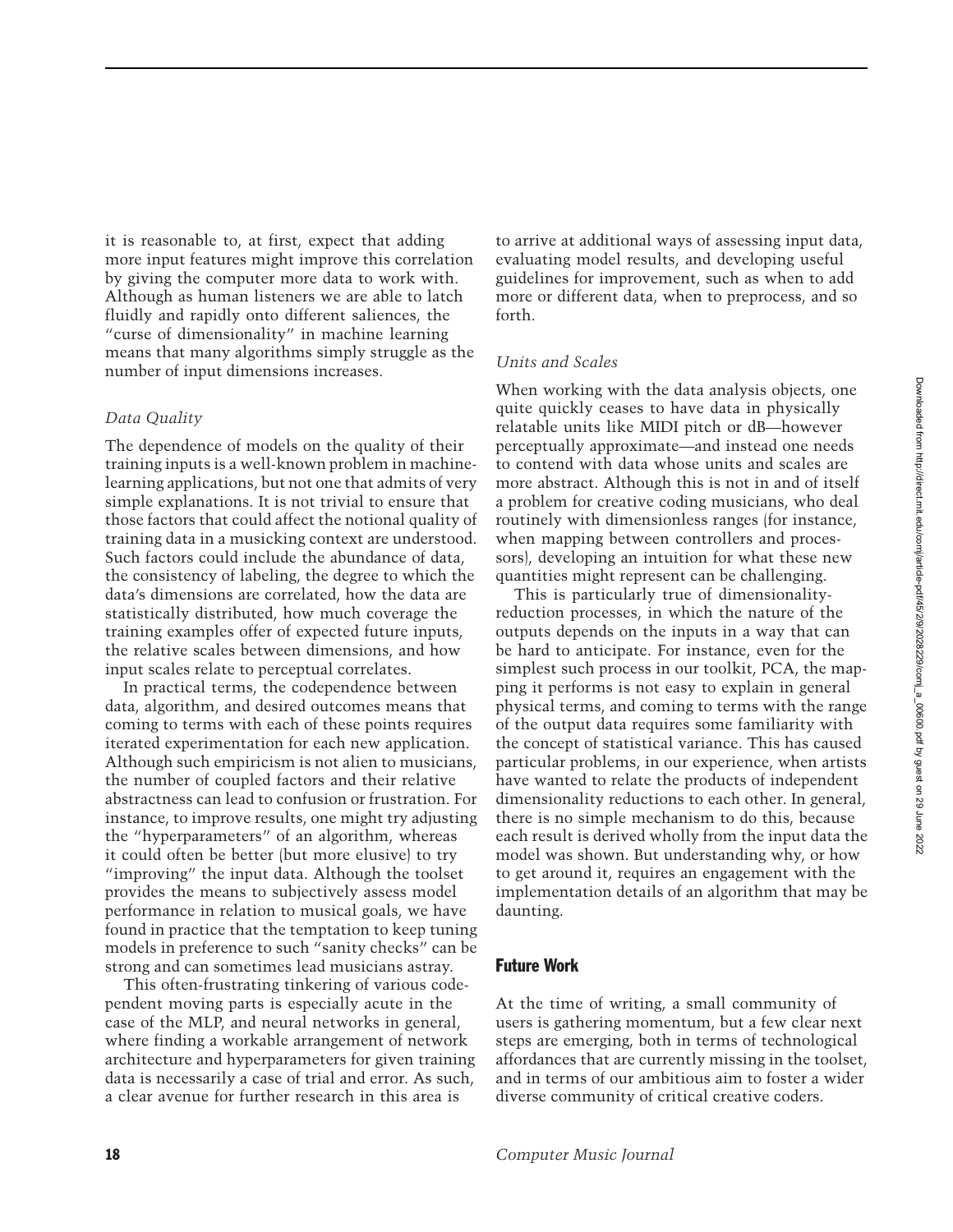# **Potential Framework Extensions**

Early experiences with the framework have suggested some possible additions to the toolkit for us to consider. Concentrating on first providing wellestablished and well-understood algorithms has enabled swift development, as well as taking advantage of a range of learning resources online and in the literature. We anticipated that by seeing what people did with these resources and noting where blockages occurred, a principled way to draw on more recent developments or extend existing techniques would emerge. Some examples of this happened quite quickly and have been written about in other publications—for instance, implementing the comparatively recent UMAP algorithm to supplement other, more-established, dimensionality-reduction objects, as well as proposing a range of musically targeted applications of existing techniques such as nonnegative matrix factorization (NMF; discussed by Roma, Green, and Tremblay [2019b;](#page-13-15) for an introduction to the NMF technique itself, cf. Lee and Seung [1999\)](#page-13-16) and using similarity graphs (Roma, Tremblay, and Green [2021\)](#page-13-17).

In the final year of the FluCoMa project, we intend to continue growing the toolbox with new objects and new object categories. Several signalprocessing tools for "hybridizing" sounds and interpolating gestures are already available (Roma, Green and Tremblay [2020\)](#page-13-18). Moreover, we have postponed further optimization of the code to this last segment: By observing the toolkit's performance in practice, and what sorts of size and complexity of collection people end up gravitating towards, we hope to streamline this process with a particular perspective on more investigation of the real-time possibilities and hurdles created by musician use.

Meanwhile, based on our own creative work and feedback from our collaborators, some possible avenues for expansion can be described as: temporally aware analysis; dynamic, high-dimensional indexing; alternative time-frequency representations; and validation tools.

## *Temporally Aware Analysis*

Time is, of course, of foundational importance to sonic and musical creative work, and many of the algorithms we currently provide do not handle it explicitly, which can lead both to confusion and to extra effort on the part of users. One avenue would be to look at making some algorithms available that are geared at analyzing the temporal evolution of features. There is a range of techniques that could be explored, such as convolutional extensions to NMF (Smaragdis, Raj, and Shashanka [2008\)](#page-14-6), or the various approaches to recurrent neural networks from reservoir computing (Kiefer [2014,](#page-13-19) [2019\)](#page-13-20).

## *Dynamic, High-Dimensional Indexing*

Although *k*-d trees are easy to implement and relatively lightweight, they suffer from being costly to modify after construction and from scaling poorly to higher dimensionalities. One possible addition would be to explore approximate nearest-neighbor algorithms (Slaney and Casey [2008\)](#page-14-7), which scale more gracefully (at the expense of exact matching), as well as alternative, mutable tree structures that would allow corpora to be more easily constructed and queried in real-time.

#### *Alternative Time-Frequency Representations*

Extensions of and alternatives to the wellestablished Fourier-domain analysis of audio, such as constant-Q transforms (CQTs), the scattering transform (Salamon and Bello [2015\)](#page-13-21), or auditory models (Lyon et al. [2010\)](#page-13-22), are by no means new, but remain broadly unexplored in CCEs. Possible reasons for this may be the lack of invertibility of many CQT implementations until recently (Necciari et al. [2013\)](#page-13-23), as well as a lack of experience of what modifications or analyses are practical and useful in the transform domain. Our framework is, we believe, flexible enough to provide a basis for musicians to start exploring some of these questions themselves, should implementations be made available.

#### *Validation Tools*

One final area of further work would be to establish a range of tools for assessing learned models in supervised-learning workflows, to help streamline their use.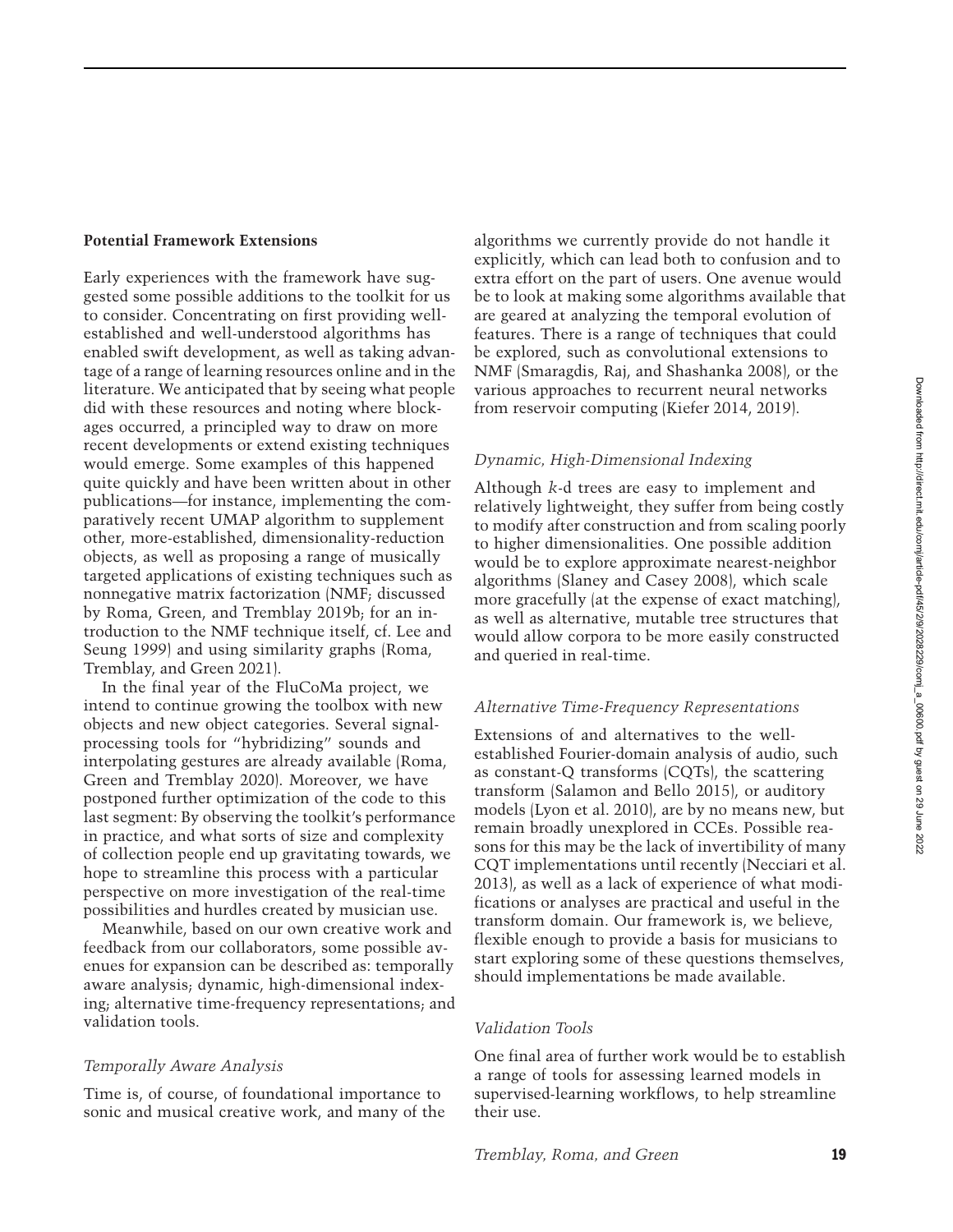Downloaded from http://direct.mit.edu/comj/article-pdf/45/2/9/2029/comj\_a\_00600.pdf by guest on 29 June 2022 Downloaded from http://direct.mit.edu/comj/article-pdf/45/2/9/2028229/comj\_a\_00600.pdf by guest on 29 June 2022

# **Breadth of Audience**

Our target audience so far has been "fluent" users of CCEs: See Green, Tremblay, and Roma [\(2018\)](#page-13-0) for a discussion of how we conceptualize ideas of technological dispositions in relation to technofluency. In this way we have hoped that usage experience will help catalyze a virtuous circle in which multiple "means of entry" can be curated to afford less-fluent or more-casual engagement, which in turn would feed new, divergent, inclusive ideas into the community. This is of especial importance to the suite of data-oriented objects discussed here, in which the extra degrees of abstraction that come with machine-learning processes that are more generic may not be immediately musically suggestive to all. A number of tactics may well be fruitful here, discussed in the rest of this section.

# *Online Resources*

Work is currently underway on developing a platform for the support of learning resources that respond to the kinds of need identified in the previous section, as well as clarifying and supplementing not only the documentation and examples available with the current package but also the knowledge base accumulating on our forum. In addition, we will run workshops and publish workshop materials and essays, with the hope that we continue to benefit and learn from diverse feedback and discussions that can inform future technical and critical work in this area. The goal here is to target a wide breadth of familiarity and to retain focus specifically on working with these technologies in a musical context, while pointing to more general material for those who wish to go "deeper." Again, granularity of information and interface to knowledge and applications is our main research focus, and we hope to be able to tap into our first series of workshops to enable as many inclusive entry points as possible for the complex questions raised by machine listening and machine learning.

# *Enabling Code Snippets*

The accumulated experience from our early releases, commissions, and first workshops reveals a few

recurring tasks that can be encapsulated in the distributed package. For example, exploring a corpus visually in a 2-D space, as popularized by CataRT (Schwarz et al. [2006\)](#page-14-2) and continued by AudioStellar (Garber, Ciccola, and Amusategui [2021\)](#page-13-4), provides a useful abstraction in its own right, as well as a fruitful way to explore the practical effects of different dimensionality reduction strategies. A careful consideration on how much a specific workflow is implied in such snippets is always at the forefront of their design.

# *Higher-Level Idioms*

Encapsulation can be taken further by exploring different idioms altogether. For instance, we could follow the example of the Vizzie package for Max (see http://cycling74.[com/articles/introducing-vizzie\)](http://cycling74.com/articles/introducing-vizzie) as an alternative paradigm for working with Jitter for video processing; we could develop Max4Live devices aimed specifically at common workflows with Ableton Live; or we could develop wrappers for additional host environments, such as browsers, via a cross-compiler like Emscripten or game engines like Unity3D.

One motivation for "higher-level" interfaces is that a set of options that is more curated (and so necessarily more restricted) can, in practice, be more attractive or more empowering to a range of potential contributors. The danger here, however, is that we simply entrench too many of our ideas of musical workflow into a less flexible setting.

Our long-term hope is that engagement from a broad cross-section of the creative coding music community will help to turn this into a collaborative effort that supports and informs sustained, collaborative musicking research.

# Critical Reflection on Method

Early in the project (cf. Green, Tremblay, and Roma [2018\)](#page-13-0) we situated our methodological approach in the context of critical philosophy of technology (Feenberg [2017\)](#page-13-24) and recent critical work on interdisciplinarity (Barry and Born [2013\)](#page-12-5), with the aim that this would not only help strengthen our particular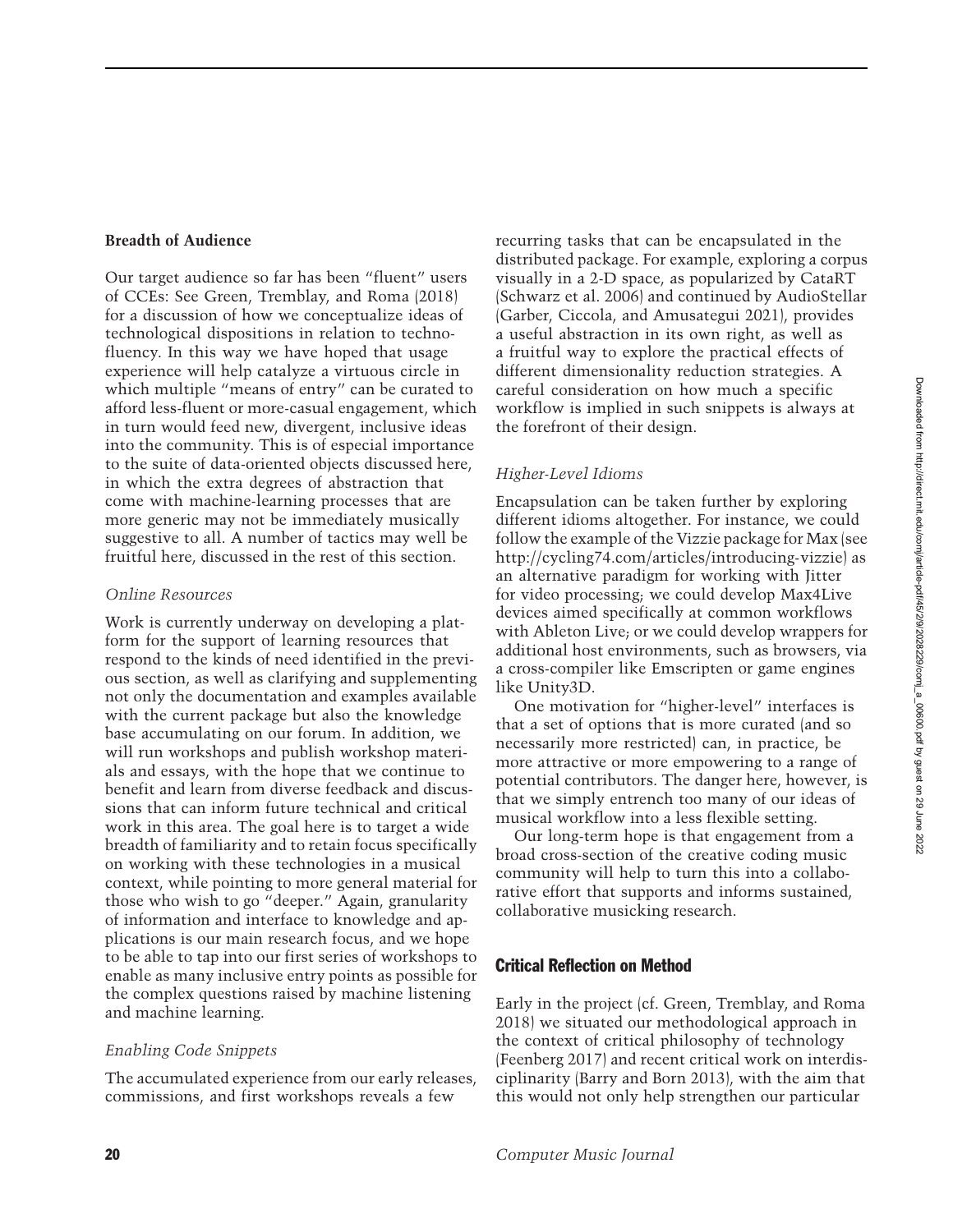musical and technical goals with this project but also form a basis, more generally, for combining research into artistic practice with research into technical design. As such, we have hoped to work towards what Barry and Born have called a "logic of ontology," in which interdisciplinary work leads to a shared shift in understanding of the objects of study, in contrast to situations where disciplines merely end up in service to each other.

These aspirations warrant some sustained interrogation, beyond the scope of this article, as we approach the end of this first extensive period of research. Work on this basis is proceeding, concerned with examining how our aspirations for the toolkit's ecosystem and the cross-disciplinary methodology that produced it fared in practice, and what lessons we might draw upon to inform future efforts at music technology research that emphasizes accountability to diverse artistic communities.

# **Conclusions**

This article presented the second iteration of the Fluid Corpus Manipulation toolbox, a new software framework for programmatic mining of sound banks in CCEs. Combined with its previous iteration, it offers a broad system that enables programmatic data-driven musicking for interaction with audio and other data corpora within popular creative coding environments. Early usage and feedback from a community of users suggest that, through several iterations, the toolbox has fulfilled its design goals with respect to native integration, consistency, learnability and configurability of interface, scalability, and breadth, while enabling complete mining-as-musicking workflows. We have shown a range of possibilities that emerged from commissioned works, and we hope that further interest in the toolkit will be stimulated by the premieres of these works, as well as their documentation. We also hope that by reporting the various learning hurdles needed to enable an empowered fluency with these technologies, and by reflecting on our next challenges and on the potential additions to the toolkit, we will foster an open, inclusive, and critical research community spanning coding environments, institutional borders, and disciplinary enclaves.

#### Acknowledgments

This article is an extended version of our paper presented at the International Computer Music Conference (Tremblay, Roma, and Green [2021\)](#page-14-8). We would like to thank the creative coders engaging in the alpha community (James Bradbury, Rodrigo Constanzo, Richard Devine, Alice Eldridge, Daniele Ghisi, "Leafcutter" John Burton, Lauren Hayes, Ted Moore, Olivier Pasquet, Sam Pluta, Hans Tutschku), the CeReNeM and its Creative Coding Lab, and the European Research Council, since this research was made possible thanks to a project funded under the European Union's Horizon 2020 Research and Innovation Program (grant agreement no. 725,899).

## **References**

- <span id="page-12-2"></span>Agostini, A., and D. Ghisi. 2012. "Bach: An Environment for Computer-Aided Composition in Max." In *Proceedings of the International Computer Music Conference*, pp. 373–378.
- <span id="page-12-4"></span>Akkermans, V., et al. 2011. "Freesound 2: An Improved Platform for Sharing Audio Clips." In *Proceedings of the International Conference on Music Information Retrieval*, pp. 3–5.
- <span id="page-12-5"></span>Barry, A., and G. Born. 2013. "Introduction." In A. Barry and G. Born, eds. *Interdisciplinarity: Reconfigurations of the Social and Natural Sciences.* London: Routledge, pp. 1–56.
- <span id="page-12-3"></span>Bourlard, H., and Y. Kamp. 1988. "Auto-Association by Multilayer Perceptrons and Singular Value Decomposition." *Biological Cybernetics* 59(4–5):291–294. 10.[1007/BF00332918,](https://doi.org/10.1007/BF00332918) PubMed: [3196773](https://www.ncbi.nlm.nih.gov/pubmed/3196773)
- <span id="page-12-0"></span>Buitinck, L., et al. 2013. "API Design for Machine Learning Software: Experiences from the scikit-learn Project." In *European Conference on Machine Learning and Principles and Practices of Knowledge Discovery in Databases*, pp. 108–122.
- <span id="page-12-1"></span>Bullock, J., and A. Momeni. 2015. "ml.lib: Robust, Cross-Platform, Open-Source Machine Learning for Max and Pure Data." In *International Conference on New Interface for Musical Expression*, pp. 265– 270.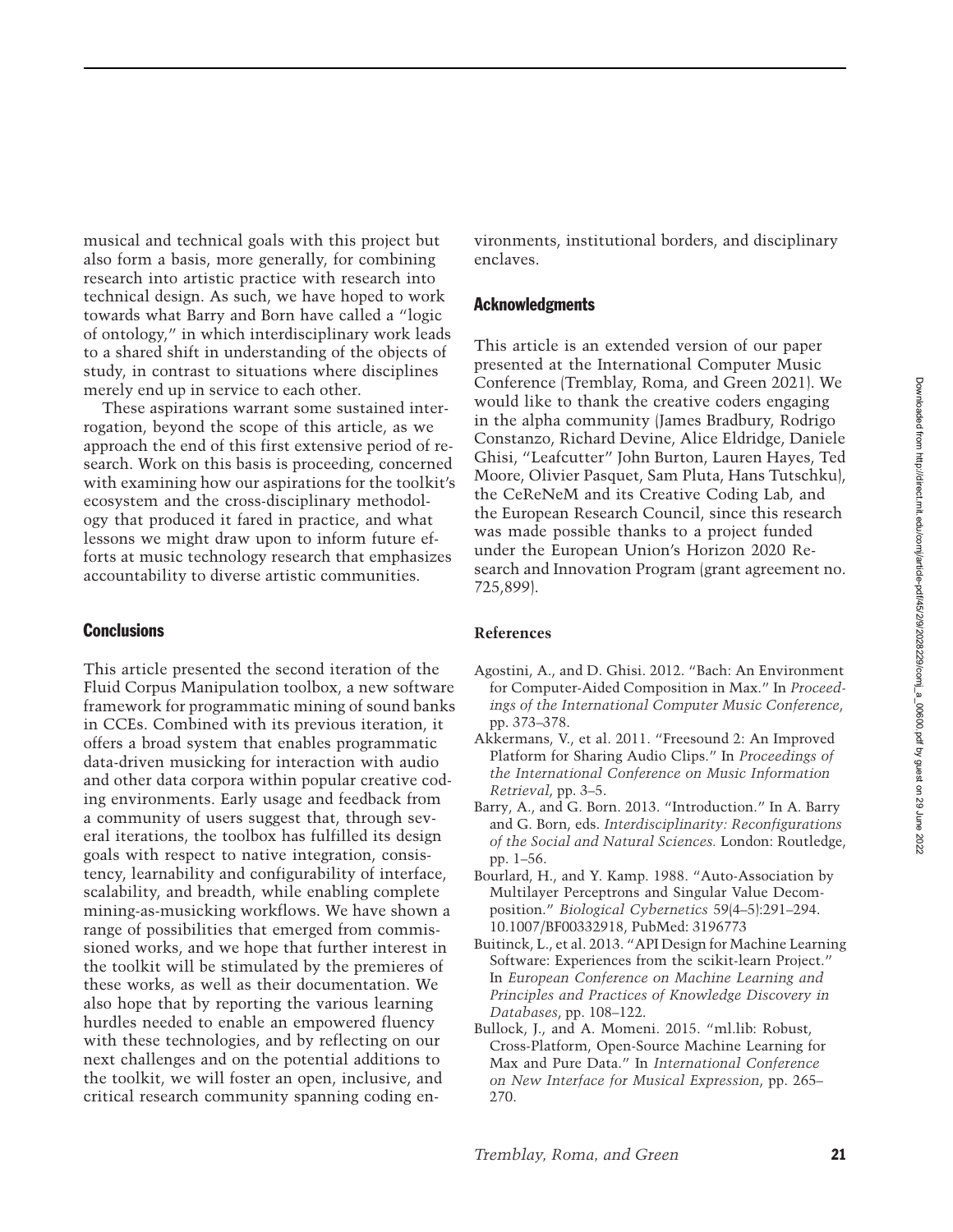- <span id="page-13-10"></span>Buxton, B. 1997. "Artists and the Art of the Luthier." *ACM SIGGRAPH Computer Graphics* 31(1):10–11. 10.[1145/248307](https://doi.org/10.1145/248307.248315).248315
- <span id="page-13-3"></span>Carpentier, G., et al. 2012. "Automatic Orchestration in Practice." *Computer Music Journal* 36(3):24–42. 10.[1162/COMJ\\_a\\_00136](https://doi.org/10.1162/COMJ_a_00136)
- <span id="page-13-7"></span>Collins, N. 2011. "SCMIR: A SuperCollider Music Information Retrieval Library." In *Proceedings of the International Computer Music Conference*, pp. 499– 502.
- <span id="page-13-24"></span>Feenberg, A. 2017. *Technosystem: The Social Life of Reason*. Cambridge, Massachusetts: Harvard University Press.
- <span id="page-13-5"></span>Fiebrink, R., and P.R. Cook. 2010. "The Wekinator: A System for Real-Time, Interactive Machine Learning in Music." In *Proceedings of the International Conference on Music Information Retrieval*. Available online at archives.ismir.[net/ismir2010/latebreaking/000012](archives.ismir.net/ismir2010/latebreaking/000012.pdf).pdf. Accessed January 2022.
- <span id="page-13-11"></span>Fiebrink, R., and L. Sonami. 2020. "Reflections on Eight Years of Instrument Creation with Machine Learning." In *International Conference on New Interfaces for Musical Expression*, pp. 237–242.
- <span id="page-13-4"></span>Garber, L., T. Ciccola, and J. C. Amusategui. 2021. "AudioStellar, an Open Source Corpus-Based Musical Instrument for Latent Sound Structure Discovery and Sonic Experimentation." In *Proceedings of the International Computer Music Conference*, pp. 62– 67.
- <span id="page-13-6"></span>Ghisi, D., and C. Agon. 2016. "Real-Time Corpus-Based Concatenative Synthesis for Symbolic Notation." In *Proceedings of the International Conference on Technologies for Music Notation and Representation*, pp. 7–13.
- <span id="page-13-0"></span>Green, O., P. A. Tremblay, and G. Roma. 2018. "Interdisciplinary Research as Musical Experimentation: A Case Study in Musicianly Approaches to Sound Corpora." In *Proceedings of the Electroacoustic Music Studies Network Conference*. Available online at www.ems-network.org/spip.[php?article471.](www.ems-network.org/spip.php?article471) Accessed January 2022.
- <span id="page-13-2"></span>Hackbarth, B., N. Schnell, and D. Schwarz. 2010. "AudioGuide: A Framework for Creative Exploration of Concatenative Sound Synthesis." Research re[port. Paris: IRCAM. Available online at articles](articles.ircam.fr/textes/Hackbarth10a/index.pdf).ircam .fr/textes/Hackbarth10a/index.pdf. Accessed January 2022.
- <span id="page-13-8"></span>Harker, A., and P. A. Tremblay. 2012. "The HISSTools Impulse Response Toolbox: Convolution for the Masses." In *Proceedings of the International Computer Music Conference*, pp. 148–155.
- <span id="page-13-12"></span>Impett, J. 2000. "Situating the Invention in Interactive Music." *Organised Sound* 5(1):27–34. 10.[1017/S1355771800001059](https://doi.org/10.1017/S1355771800001059)
- <span id="page-13-19"></span>Kiefer, C. 2014. "Musical Instrument Mapping Design with Echo State Networks." In *Proceedings of the International Conference on New Interfaces for Musical Expression*, pp. 293–298.
- <span id="page-13-20"></span>Kiefer, C. 2019. "Sample-level Sound Synthesis with Recurrent Neural Networks and Conceptors." In *PeerJ Computer Science* 5:Art. e205. 10.[7717/peerj-cs](https://doi.org/10.7717/peerj-cs.205).205, PubMed: [33816858](https://www.ncbi.nlm.nih.gov/pubmed/33816858)
- <span id="page-13-16"></span>Lee, D. D., and H. S. Seung. 1999. "Learning the Parts of Objects by Non-Negative Matrix Factorization." *Nature* 401:788–791. 10.[1038/44565,](https://doi.org/10.1038/44565) PubMed: [10548103](https://www.ncbi.nlm.nih.gov/pubmed/10548103)
- <span id="page-13-13"></span>Lloyd, S. 1982. "Least Squares Quantization in PCM." *IEEE Transactions on Information Theory* 28(2):129– 137. 10.[1109/TIT](https://doi.org/10.1109/TIT.1982.1056489).1982.1056489
- <span id="page-13-22"></span>Lyon, R. F., et al. 2010. "Sound Retrieval and Ranking Using Sparse Auditory Representations." *Neural Computation* 22(9):2390–2416. 10.[1162/NECO\\_a\\_00011,](https://doi.org/10.1162/NECO_a_00011) PubMed: [20569181](https://www.ncbi.nlm.nih.gov/pubmed/20569181)
- <span id="page-13-9"></span>McPherson, A., and K. Tahıroğlu. 2020. "Idiomatic Patterns and Aesthetic Influence in Computer Music Languages." *Organised Sound* 25(1):53–63. 10.1017/ [S1355771819000463](https://doi.org/10.1017/S1355771819000463)
- <span id="page-13-23"></span>Necciari, T., et al. 2013. "The ERBlet Transform: An Auditory-Based Time–Frequency Representation with Perfect Reconstruction." In *IEEE International Conference on Acoustics, Speech and Signal Processing,* pp. 498–502.
- <span id="page-13-1"></span>Pedregosa, F., et al. 2011. "Scikit-learn: Machine Learning in Python." *Journal of Machine Learning Research* 12:2825–2830.
- <span id="page-13-14"></span>Roma, G., O. Green, and P. A. Tremblay. 2019a. "Adaptive Mapping of Sound Collections for Data-Driven Musical Interfaces." In *International Conference on New Interface for Musical Expression*, pp. 313–318.
- <span id="page-13-15"></span>Roma, G., O. Green, and P. A. Tremblay. 2019b. "Time Scale Modification of Audio Using Non-Negative Matrix Factorization." In *Proceedings of the International Conference on Digital Audio Effects,* pp. 213–218.
- <span id="page-13-18"></span>Roma, G., O. Green, and P. A. Tremblay. 2020. "Audio Morphing Using Matrix Decomposition and Optimal Transport." In *Proceedings of the International Conference on Digital Audio Effects*, pp. 147–154.
- <span id="page-13-17"></span>Roma, G., P. A. Tremblay, and O. Green. 2021. "Graph-Based Audio Looping and Granulation." In *Proceedings of the International Conference on Digital Audio Effects*, pp. 253–259.
- <span id="page-13-21"></span>Salamon, J., and J. P. Bello. 2015. "Unsupervised Feature Learning for Urban Sound Classification." In *IEEE*